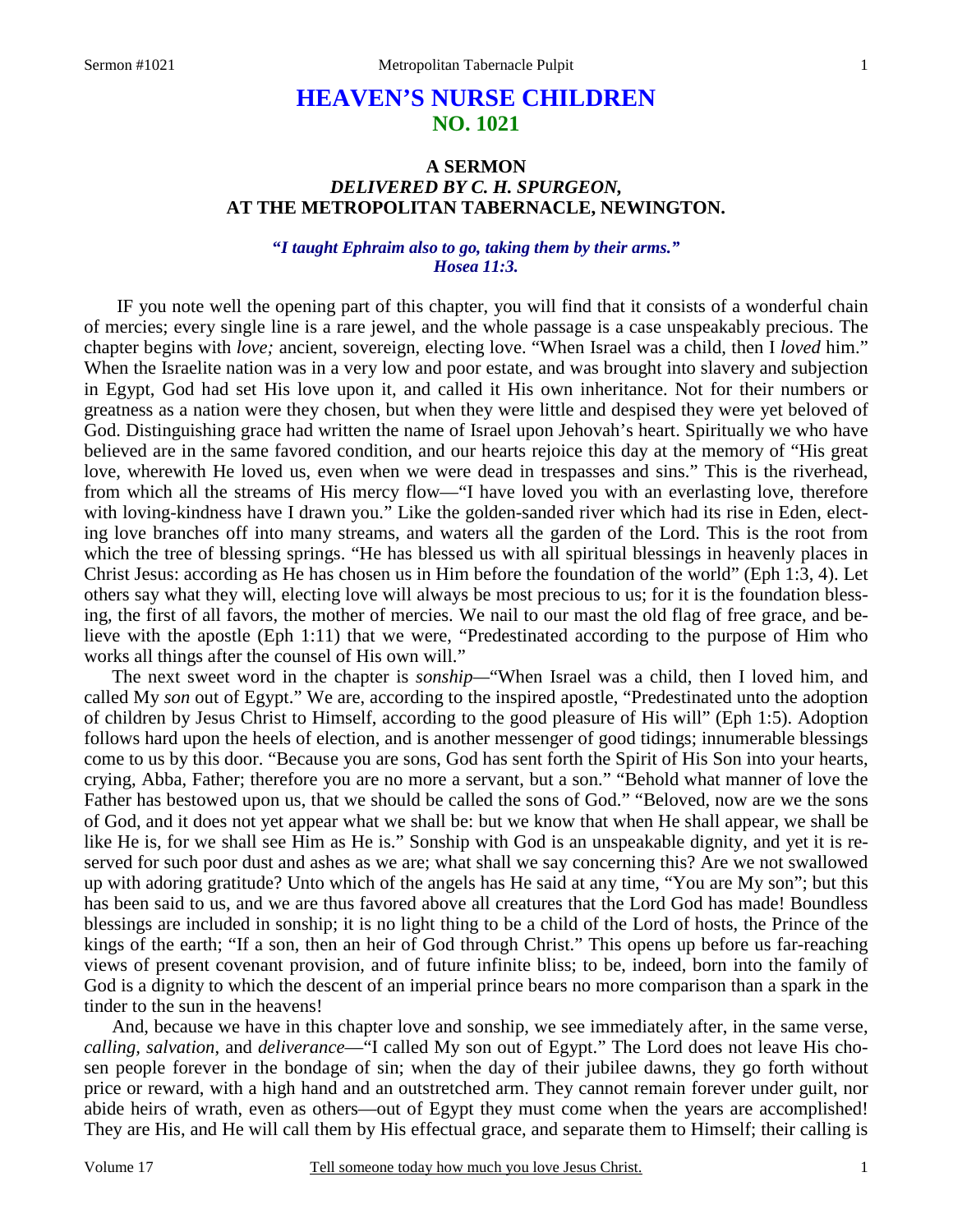something more than the common and universal gospel invitation—it is a persuasive, convincing, conquering call; only they whom the Lord has set apart for Himself know it—"Whom He did predestinate, them He also called." This call is like Joseph's invitation to his venerable father to come and see him; it was accompanied by the wagons in which the old man could ride. It was not only an entreating call, but an *enabling* call. "All that the Father gives Me shall come to Me," says the Savior; and He speaks to purpose, because He helps them to come. No, He *brings* them Himself—*carrying* them, like lost sheep, "Upon His shoulders, rejoicing." There is no violence done to the will, but it is set free, and then, being acted upon by a graciously enlightened understanding, it yields to the call, and follows Jesus! "My sheep hear My voice, and I know them, and they follow Me." Israel would never have come out of Pharaoh's country if the Lord had not fetched them; but none can say that He drove them out—no, rather, "As for His people, He led them forth like sheep." Every step of their exodus from bondage under the divine call was the result of divine leading and influence. Even thus, spiritually, a peculiar but delightful stress is put upon the chosen of God, and therefore they come out of the Egypt of sin. The grace to eat the paschal lamb, to strike the blood upon the lintel, and to gird up the loins, and leave the land of leeks, and garlic, and onions, is given only to the heirs of the promised possession.

 Then we come upon the blessing of *holy rearing and education*, which we have in our text—"I taught Ephraim also to go, taking them by their arms," as they do who have to teach little children to walk, supporting their tottering footsteps, and instructing them how to put one foot before the other, until they are able, at last, to run alone. Calvin says it means, "I have led him on foot; as a child who cannot yet walk with a firm foot is, by degrees, accustomed to do so, and the nurse, or the father, or the mother, who leads him, has a regard for his infancy; so, also, have I led Israel, as much as his feet could bear." And, as if this mercy and condescension of God, in thus comparing Himself to a woman with her babe, were not sufficient; in addition to this, He becomes a physician, too, and grants *healing!* He says, "I healed them." They had not only weakness that needed to be supported, and ignorance that needed to be tutored, but they had, in addition, sickness and infirmity that needed medicine. "I healed them." He who had carried them as Shaddai—The Lord all-sufficient, became to them Jehovah Rophi—The Lord Who Heals Them! Who shall tell how much we all owe to heavenly pharmacy? Our diseases are deepseated and most dangerous; how happy are we in having an omnipotent Physician, whose word, alone, is more than a match for all our maladies! Surely we have a sickness for every day in the year, but the beloved Physician has a remedy for every complaint. Glory be unto Him who forgives all our iniquities, and heals all our diseases! Then, as if all this were not enough, we find Him drawing them on in the paths of obedience and holiness—not with ropes and chains that would compel against their will, overhauling them roughly, but with forces suited for minds and hearts. "I drew them with cords of a man, with bands of love." Thus does the gracious Spirit of God work in us to will and to do of His own good pleasure! "The love of Christ compels us." "As many as are led by the Spirit of God, they are the sons of God." "The Spirit also helps our infirmities."

Thus we have in a few lines opened up before us a cabinet of covenant gems rivaling those which adorned the high priest of old. Here is a holy education for the nursling that was afraid to walk! Here is exercise of the strength which the Physician had restored.

As if this had not completed it, there come *unburdening* and *rest-giving*—"I was to them as they that take off the yoke on their jaws." They had been like oxen, with a heavy yoke upon them, and God had come and taken the yoke away; and there they stood, as we see horses stand when they are made to rest, when the bearing-rein is loosened, and they stand at ease. And this God has as surely done for us, as for His ancient people; He has fulfilled that word to us, "Take My yoke upon you, and learn of Me, and you shall find rest unto your souls." We enjoy the peace of God which passes all understanding; it keeps our hearts and minds by Christ Jesus. Nor is this all, for the gracious Redeemer takes care to fill His people's mouths with good things; and therefore He does not forget the *feeding*, for it is added, "I laid *meat*  unto them." The Lord refreshed His weary people with "food convenient for them." As the oxen, after the yoke was removed, were fed, so God, when He had removed our yoke of guilty bondage, fed us with the finest of the wheat as He made us understand the gospel of His Son. The doctrines and promises of His word are substantial meat for hungry souls: "My soul shall be satisfied with marrow and fatness, and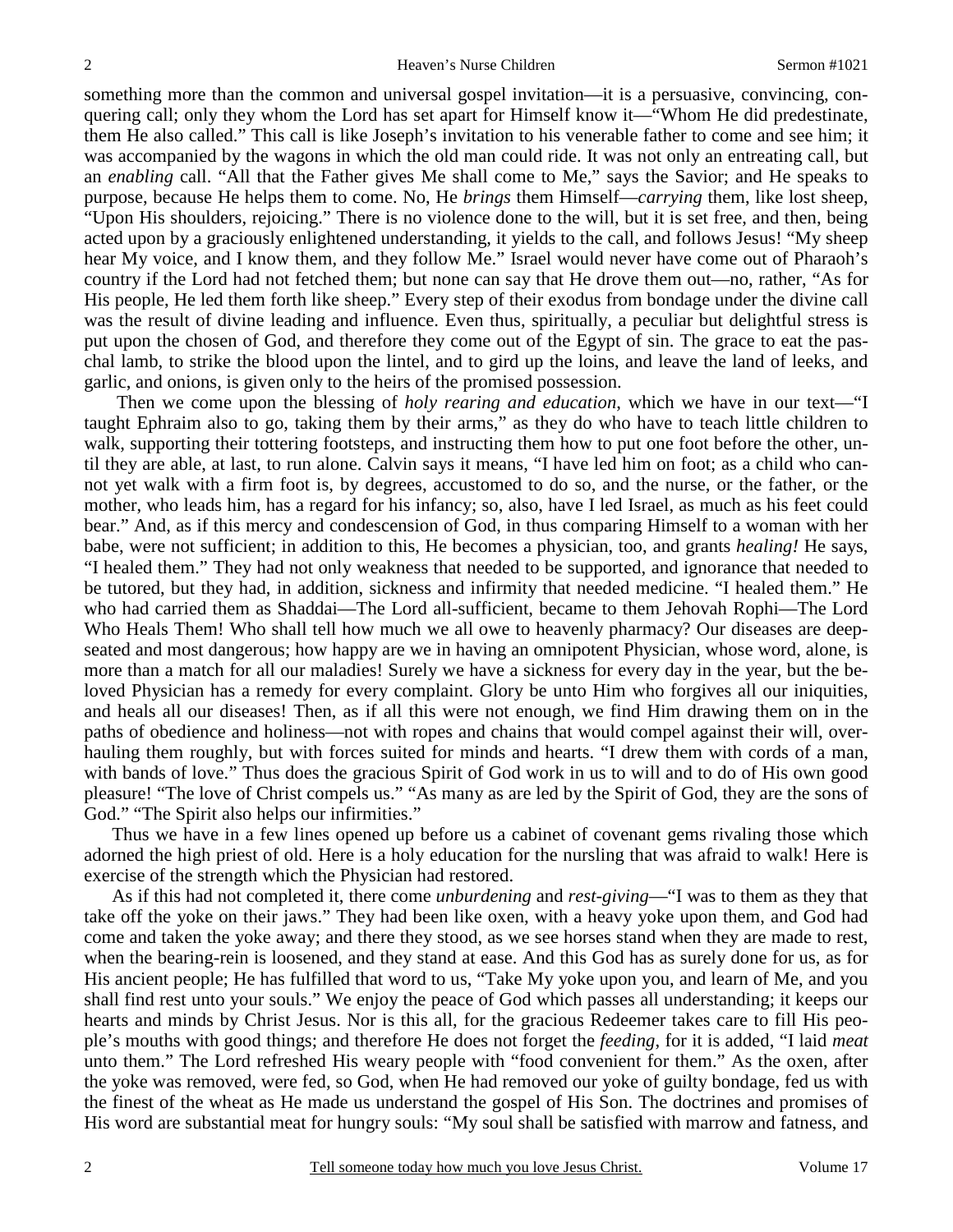my mouth shall praise You with joyful lips." Certain under-shepherds are afraid of laying too much doctrinal food before the Lord's people, but it is a great mistake; the truth of God never feeds to excess, though it always satisfies. The good Shepherd does not stint His sheep, but He gives them so much that they lie down amid the exceeding plenty of the green pastures; they cannot eat it all, and they lie down in the midst of a superabundance which infinite mercy has provided. See, then, how God's boundless love piles mountain upon mountain; as the old classics used to say, Pelion upon Ossa, that we, up from the depths of our distress, may climb to the heights of His blessedness and enjoy the fullness of the glory which God has treasured up for us in the person of Christ Jesus our Lord! One is tempted, with such a preface to our text, to linger in it, and to be like the man who made the porch of his house larger than the house itself! You can but be fed, and it matters not whether the barley loaves and fishes are in my basket, or whether I carry them loosely in my hand, as long as you are refreshed by them you will not quarrel with my disorderly serving. However, I restrain my loitering heart, and proceed to the text.

Here is the figure of a nurse and a child. "I taught Ephraim to go, taking them by their arms." Let us look at this in reference to the children of Israel. Then let us view it in reference to ourselves.

Take *Israel's case* first. They were in Egypt, and God was about to bring them forth and make them a nation, and give them a country of their own. He began to deal with them as little children; He selected as His ambassador, and as the mediator between him and them, not a man of imperious disposition, not an Elijah with fire at his beck, or a John the Baptist with an axe in his hand, but, "the man Moses, who was very meek, above all men that were upon the face of the earth." They were childish, vain, and foolish; and their leader must be very gentle and full of pity. It requires a patient disposition to deal with such grownup children, for what you could bear from children, who are children in years, you cannot so well endure from those who, though they have reached the age of maturity, have not reached the age of discretion and seem as if they never would. You can teach a child of six; but who shall be tutor to a child of sixty? The great God, the Father of Israel, selected as a tutor for these grownup children the meekest man that lived, and in so doing, He dealt tenderly with them, as a mother with her child. Then, though He meant them ultimately and finally to come out of Egypt, He did not uproot them from their adopted land all at once, roughly and without previous loosening. No unexpected command was given them that they were at once to sever all the ties that connected them with the people of Egypt; they were not forced in an unlooked-for moment to leave the leeks, and garlic, and onions, and to go forth into the desert, but a long series of miracles was exhibited before their eyes—not only that Pharaoh's power might be broken, but that they might be encouraged to venture themselves upon the providence of God, and trust themselves with Him.

They ought to have been strong enough to have marched out of Egypt at once, at the first word of their leader; had they forgotten the old covenant which had been made with their fathers? That the Lord would give them a land that flowed with milk and honey? But they were little children and could not perform manly exploits; they needed to be taught courage, and manliness, and faith in the unseen God of their father Abraham. All those plagues which God worked in the fields of Zoan, while they had a dark side to Egypt, had a bright side to Israel; it was a "teaching them to go"; a gently persuading them to trust in God, and go forth at His call. Yet, after having seen all Jehovah's wonders, when at last they did take the first step, and found themselves at Succoth, and by-and-by came to Pihahiroth by the sea, they trembled like babes who totter and are ready to fall! Was it not tender mercy on the part of God that He put forth His hand and *held them up,* and drowned all their fears at once? They had been alarmed when they heard the whip of their taskmasters and the rattling of the war chariots behind them, but God made, as it were, with one sweep, an end of everything that need give them distress. I do not find that whatever were their foolish fears, the children of Israel in the wilderness were ever again afraid of the Egyptians pursuing them, and attempting to drive them back as slaves; the old fear was slain at once! They had been slaves and dreaded their masters, but the strength of Egypt had been so terribly broken at the Red Sea, that Israel, who before tottered, even began to dance to the music of the triumphant timbrel! Infinite tenderness removed the stumbling block out of their way, lest their infant faith should be tripped up.

When they were fairly in the wilderness, they were still treated as children, and they needed it. They had many sensible manifestations of the presence of God with them; a truly spiritual faith does not ex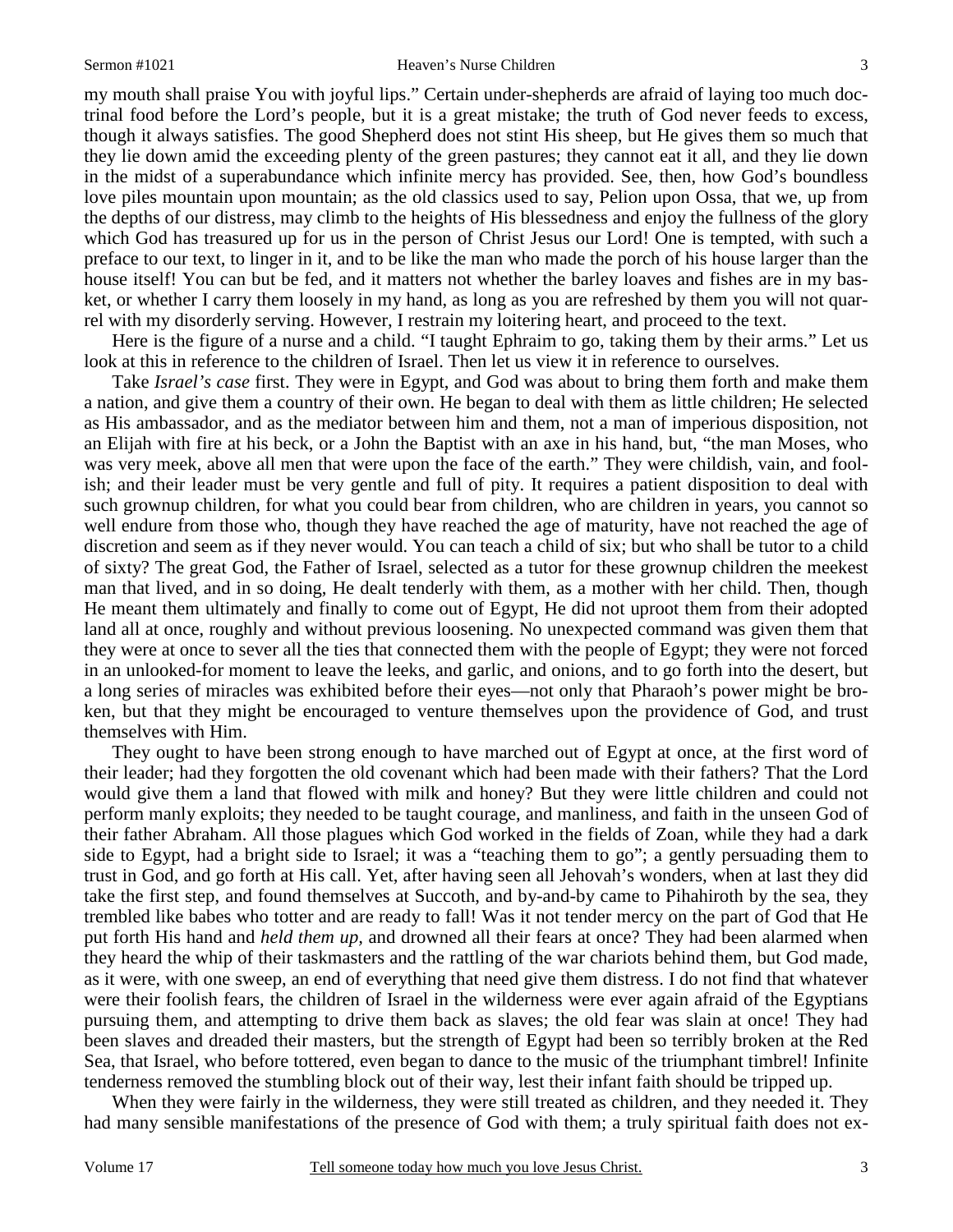pect any manifestation to the senses. God treats us today as men compared with the way in which He nursed the Israelites; we have no pillar of glory shining over a visible tabernacle; we have no Shekinah above a material mercy seat; we have now no poly places whatever, and no symbolic worship—

### "*Wherever we seek Him He is found, And every place is hallowed ground!"*

Our service of the spiritual God is *spiritual*. We walk by faith and not by sight; we worship God in the *spirit,* and have no confidence in the flesh. The tribes of Israel, as being in their religious childhood, had manifestations of different kinds. They saw not God, for who shall behold the invisible? But the bright light shone between the wings of the cherubim, the glory of the Lord at times burst forth from the Tabernacle, and on an ever memorable occasion they heard a voice speaking out of the thick darkness from the top of Sinai when the Lord came from Paran with ten thousand of His holy ones! We have not heard the voice, neither have we seen the glory—nor need we wish for either since we have a sure word of testimony, and the abiding of the Holy Spirit; but the Lord treated the tribes in the wilderness as children their faith and spirituality were so feeble that, like the young Church of Christ in the upper room which needed the rushing wind, and cloven tongues, and miraculous power—they were favored with signs and wonders to confirm their faith. "He taught them to go, taking them by their arms."

Another part of this spiritual nursing which the Lord condescendingly gave to His people was their instruction by symbols. He did not give to them, as He gives to us, the clear vision of the glorious gospel in the face of Jesus Christ; but as they were not capable of reading the plain sense, and they needed pictures in their books, He gave them many and most instructive symbols. They saw the morning and the evening lamb. How full of instruction must that double offering have been! They ate the Passover; they saw the doors sprinkled with blood; here was a sort of kindergarten school teaching for them. The high priest in his white garments, or in his glorious robes of beauty, with the Urim and Thummim glistening on his breast; the altar, the censor, the candlestick, the table of the showbread, the laver; all these were pictures in the first A B C book for children; the gentle Father was teaching them to walk! There are some childish lovers of the first covenant who would like to get the child's books back again; like big babies they cry for the horn-books of infancy, and would put aside the glory book which God has given to His children to read in the day of the open manifestation of His Holy Spirit! We need not imitate their example; we desire not go back to the rudiments, now that the Lord has revealed Himself in the person of the only-begotten. Yet to Israel type and symbol was the main instruction, and in that respect the Lord taught them to walk or go. Yes, and it was not only instruction by a few chosen symbols, but *everything* was a symbol to them; they were always being instructed and helped. The bread they ate was food from heaven, and the water they drank leaped from the living rock! They were covered from the heat by the cloud; they were lighted at night in their encampment by the fiery pillar—everything about them was fitted for a people that needed something tangible, something to be felt, something to be seen and perceived of the senses—a people in childhood who required to have everything represented to the eye as well as spoken to the ear.

The whole of that 40 years' journey in the wilderness was a long "teaching them to go." They were not a people able to have formed a well-regulated state; they were no better than a mob of slaves; they were not fit for self-government, and therefore they were led about, trained, taught, educated in the space of 40 years, before they were able to go, as they did at last, when the Lord settled them in Canaan. And note—and here I will not continue the story longer because there are at least 10,000 various ways in which we can illustrate the truth of God—how He treated them as children even in the conquest of Canaan. Before they came up to the country to conquer it, a pestilence had destroyed many of the people; the spies said, "It is a land that eats up the inhabitants thereof." The Lord had also sent the hornet before them—some terrible and deadly insect which had distressed and driven out the Canaanites, and in addition to these two scourges, the fear of them, and the dread of them had very much weakened their adversaries and prepared the whole land to submit to them! That marvelous passage of the Jordan and that miraculous falling down of the walls of Jericho without their needing to strike a blow—were not these all the means of teaching them to go? Were they not thus gently led on till at last they became men enough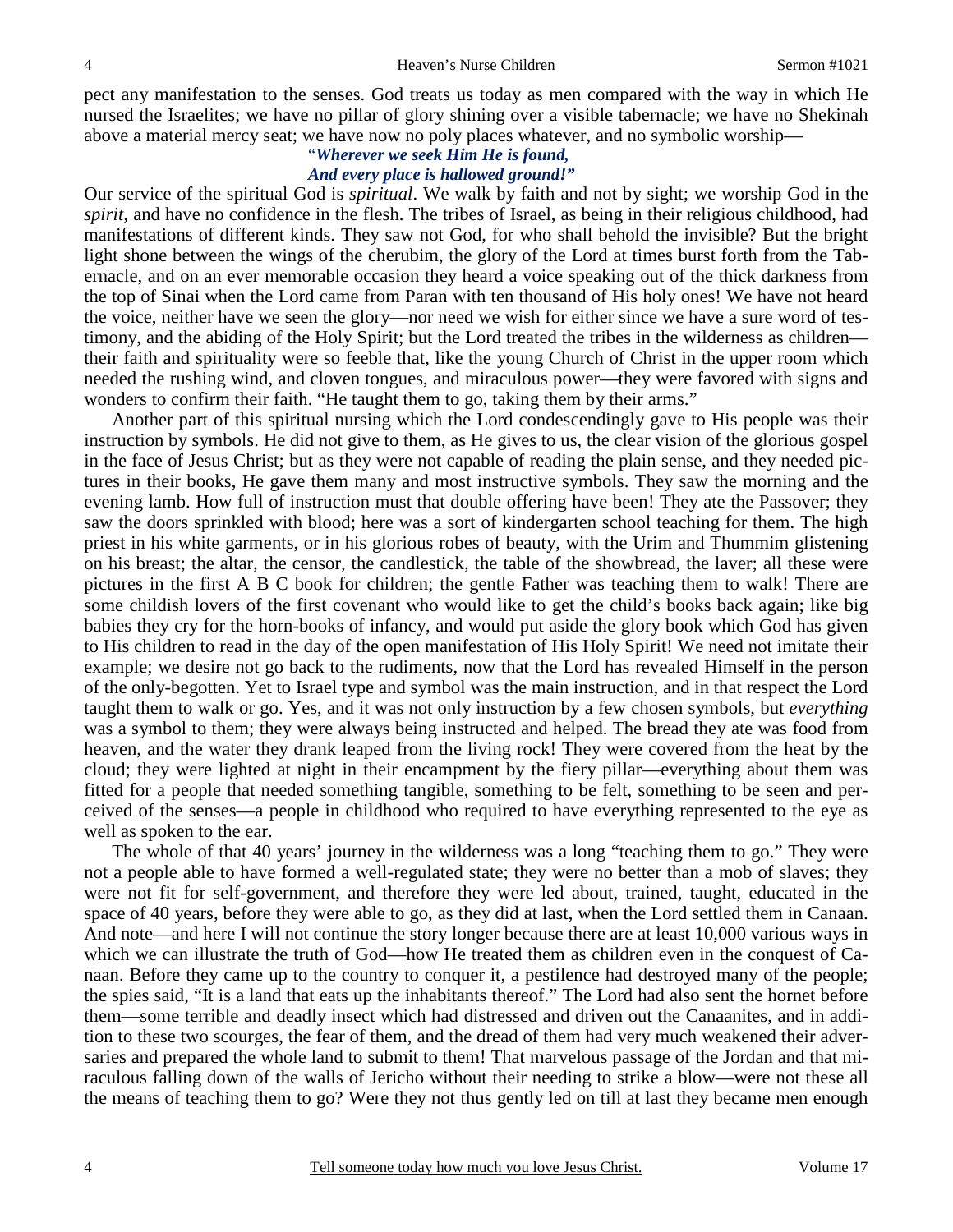to drive out the Canaanites, and to settle in the land, and sit every man beneath his own vine and fig tree?

We will now leave the seed of Israel, and think of ourselves a while. How very graciously has the meaning of our text been fulfilled in us; the Lord has treated us as a nurse treats a little child.

To begin with, *the first step the child takes—*its first introduction to the art of locomotion *is caused by the nurse's holding it up*. Do we not remember the first uplifting that the Lord gave to some of us? We were groveling in the dust, and would have been content to be there still, but under a gracious word that He sent to us through the ministry, or by some other means, He lifted us up, and we began to feel that there was something better for us than to be always creeping about on the earth, or lying still in indifferent worldliness! The nurse's hand is first put out before the child thinks of walking, and the divine power of the Holy Spirit was first exerted upon us (we being then passive under it for a while) before we felt a desire for better things. We crawled upon the earth like beasts till God taught us to stand erect in uprightness like grace-born men! We owe all to Him who has taught us from our youth!

The nurse, when the child begins to walk, soon *teaches it to know its own weakness*. It has a fall or two, and a few bruises and tears, but the falls are necessary to its learning to walk. We, also, had many slips and falls. Oh, how often did we resolve in the most admirable manner, but our resolutions ended in smoke? How frequently did we make attempts in our own strength? But these were failures, till at last we said, "We must give it up," and we were compelled to lean wholly upon our Lord. We became more active in the right way after we were weaned from our natural self-reliant activities which had been so dear to us; but we were very long in the weaning. Falls into sin are terrible things, and these are not what I speak of here. I mean those broken resolutions, and those aspirations to which we did not attain; those many disappointing tumbles which we encountered when we tried to walk. It is a part of the nurse's art to let the child feel its weakness—and it is a part of our heavenly Father's wisdom to let us know how feeble we are. We are never wise till we discover that we are fools! We are never strong till we confess that we are weak! True enough are the apostle's words, "When I am weak, then am I strong."

The nurse *regulates the child's exertions* and allows it to take a step or two at first, and only a step or two. Do we remember how tottering were our first steps? We limped very sadly; our walking was comparable to the seeing of the man to whom men looked like trees; our state of mind was a mixture of light and darkness. We cried, "Lord, I believe! Help my unbelief." There were only one or two promises in God's word which I could get any hold of when I first came to Him. My soul was stayed a little while on that word, "Whoever calls upon the name of the Lord shall be saved." Only that could I grasp. I have known some who could get consolation from nothing but this sweet word, "Him that comes unto Me, I will in no wise cast out." They could believe only a little; it hardly amounted to *believing*—they reached as far as *hoping* and *trusting,* intermittently mixed up with a world of *doubting* and *fearing,* but they could stir no further! Very delightful to the Christian pastor is it to see a young convert begin to take the first step or two; we have seen them fall down with doubts and fears, but we have been so pleased that they could walk even a little in the way of faith, and believe even a portion of the Word of God! What a mercy it is that the Lord reveals to us His own truth by slow degrees! We ought never to expect our young converts to understand the doctrine of election, and to be able to split hairs in orthodoxy. It is vain to overload them with such a precious truth as union with Christ, or so deep a doctrine as predestination. Do they know Christ as the Savior, and themselves as sinners? Well, then, do not try to make a child run! It will never walk if you do! Do not try to teach the babe gymnastics—first let it totter on and tremble forward a little way. "I have many things to say unto you," said the Savior, "But you cannot hear them now." Now, had certain reputedly wise men been there, they would have said, "Lord, let us hear it all! Make full proof of it all! Bring it all out—we can hear it; only try us." But our Lord knew what was in man, and therefore He, little by little, line upon line, precept upon precept, brought out the truth, and He still does so experimentally with His children. We do not know our own depraved hearts as well at first as we do afterwards; the disease and the remedy have both of them to be more fully revealed to us by-and-by. If we knew at the first all we shall know hereafter, we should be so overwhelmed with the abundance of the revelation that we should not be able to endure it! The Lord, therefore, lets in the light by degrees.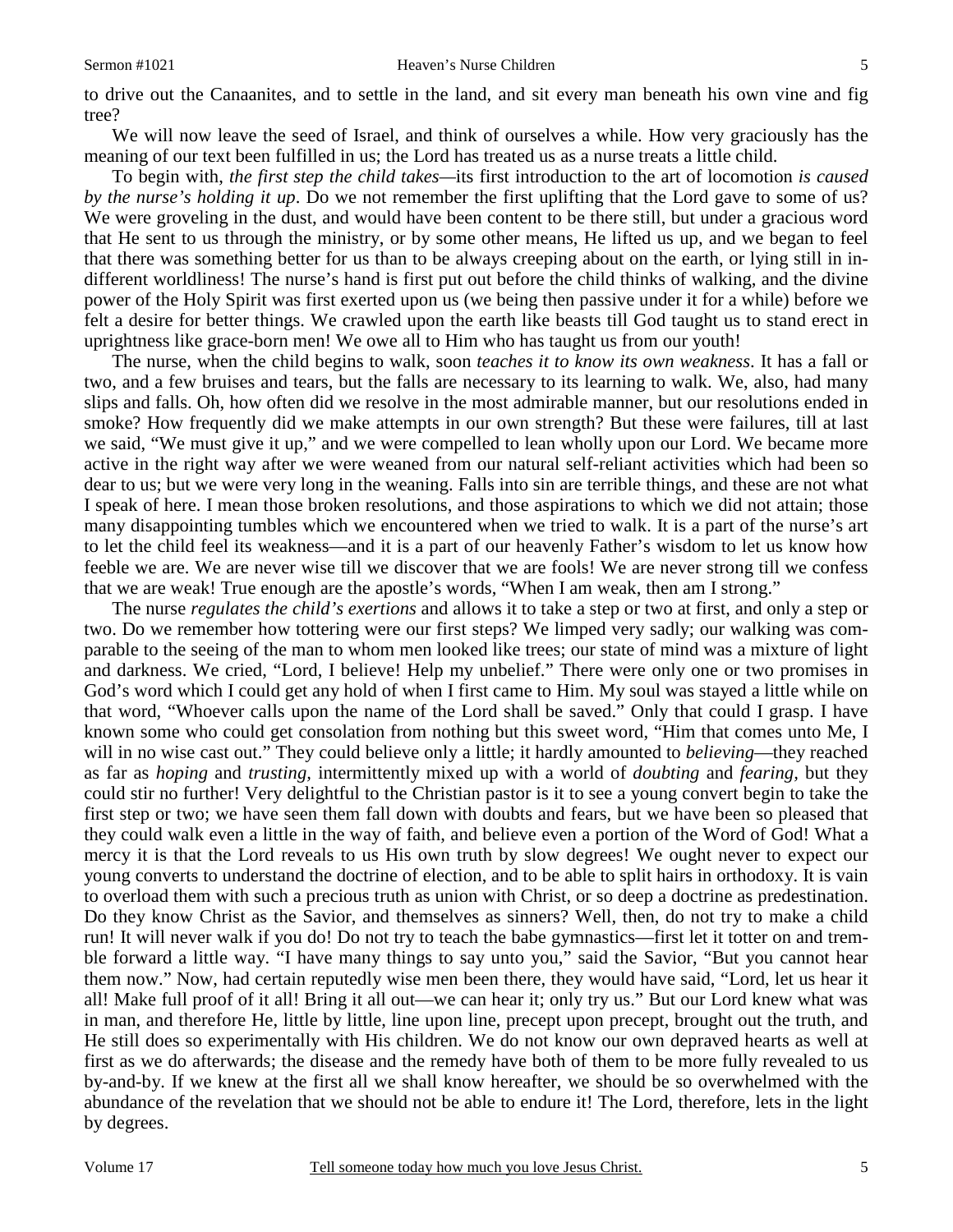If a person had been long famished, and you were to find him hungry, and faint, and ready to die, your instincts would say, "Put food before him at once, and let him have all he wants." Yet this would be a ready enough way to kill him! If you are wise, you will give him nutriment slowly, as he is able to bear it. If you have been long in the dark, and come into the light at once, your eyes smart, and you cannot bear it; you need to come to it by degrees, and thus is it with the Lord's children. By little and by little He introduces them into the glory of His kingdom, preparing them for its fullness as children are prepared for their manhood. Have you not seen how the nurse will tempt the child to take a little longer walk by holding out a pleasant thing to allure it? And how often has our blessed Lord tempted us to some bolder deed of service, to something that required more faith than we had before by giving us choice signs of His presence, and ravishing our hearts with His love? Some of us know what it is to have seen such sweet results from our little faith that we could not but desire to try what stronger faith would do. God so rewarded the weak faith we had, that we felt we must rely upon Him, and venture still further. Kindly has the Lord conducted us onward in this respect.

The nurse *does not let the child put too much weight upon its little legs at first*, for it might be to its lasting injury. It shall have a little trial of walking—but she will put her hands under its arms, and hold it up that it shall not be tried too long, lest it is strained and injured. So does our heavenly Father try our faith little by little. When we shall have become men in Christ Jesus, we shall be tested by stronger trials, for the Lord loves to put stress upon faith. He sends forth His knights of the cross upon desperate battles, knowing that He intends to glorify Himself in their natural weakness by granting them strength. But to the little babe He sets no such stern tasks; He tempers the wind to the shorn lamb, and deals tenderly with those who are but tender. "He carries the lambs in His bosom, and does gently lead those that are with young." Can you not look back, beloved brothers and sisters, to your own experience, and confirm all I have said, only feeling that you could say very much more about it if you could speak out your own heart? The Lord has dealt with us in other respects as children, as, for instance, in *not chiding us for our many mistakes*. If the nurse were to scold the child for not walking as *she* does; if she were to be angry with it because it is not as strong as she is, the poor thing might be long before it came to walk at all! God sometimes does with His people as the artist did with Alexander when he painted him; he did not draw the scar on Alexander's face, but placed his finger over it. Note how the Holy Spirit describes Sarah; there was not much good in what Sarah said on that day when she lied; but she called her husband "lord," and the Holy Spirit lights on *that,* and mentions it to her honor! He has often accepted our poor service, and given us sweetly to feel that it was so, though when we look back upon it we wonder how it could have been accepted at all!

Many of us who preach the gospel had God's blessing on our early preaching. Our knowledge was dreadfully scant, and our ability slender; we wonder how God could have blessed us, but He did. If He were to let us know how badly we do His work even now, we would despair, and do no more; but in His great mercy He lets the light pour on the brighter spots, and lets us see what His Spirit is doing, and so we take courage and go on, and learn to walk after all. With all our trembling, and tumbling, and falling down, we do at length learn to stand upright—and even, by His grace, to run in His ways! Dear brothers and sisters, do you not feel that God has had great patience with you? Do you not wonder that He has endured you? Could you have had so much patience with another, as God has had with you? Impossible! You can hardly run alone yet; can scarcely take a step without slipping or sliding; you need still to be carried in the everlasting arms like babies, and yet you are persuaded that His patience will hold out till there shall be no more need of it! He will bear us as on eagle's wings, that is, with unwearied perseverance and strength of love He will uphold us even to the end. We must remind you, however, before we leave this, that there are some respects in which the figure before us does not come up to the full point. *God has been very gracious to us, beyond what a nurse is to a child*. Let us unfold this fact for a moment or two. The nurse, with the child, has not the disadvantages that God has with us—for we are full of the notion that we *can* walk, and thus there are two battles in our case! The first is to get us out of our bad walking, and the next is to teach us to walk rightly. It is sometimes more difficult to instruct a man who has been educated wrongly than it would have been if he knew nothing; he has both to learn and to unlearn! So with us—we have a notion that we can do so much until the Lord shows us without Him we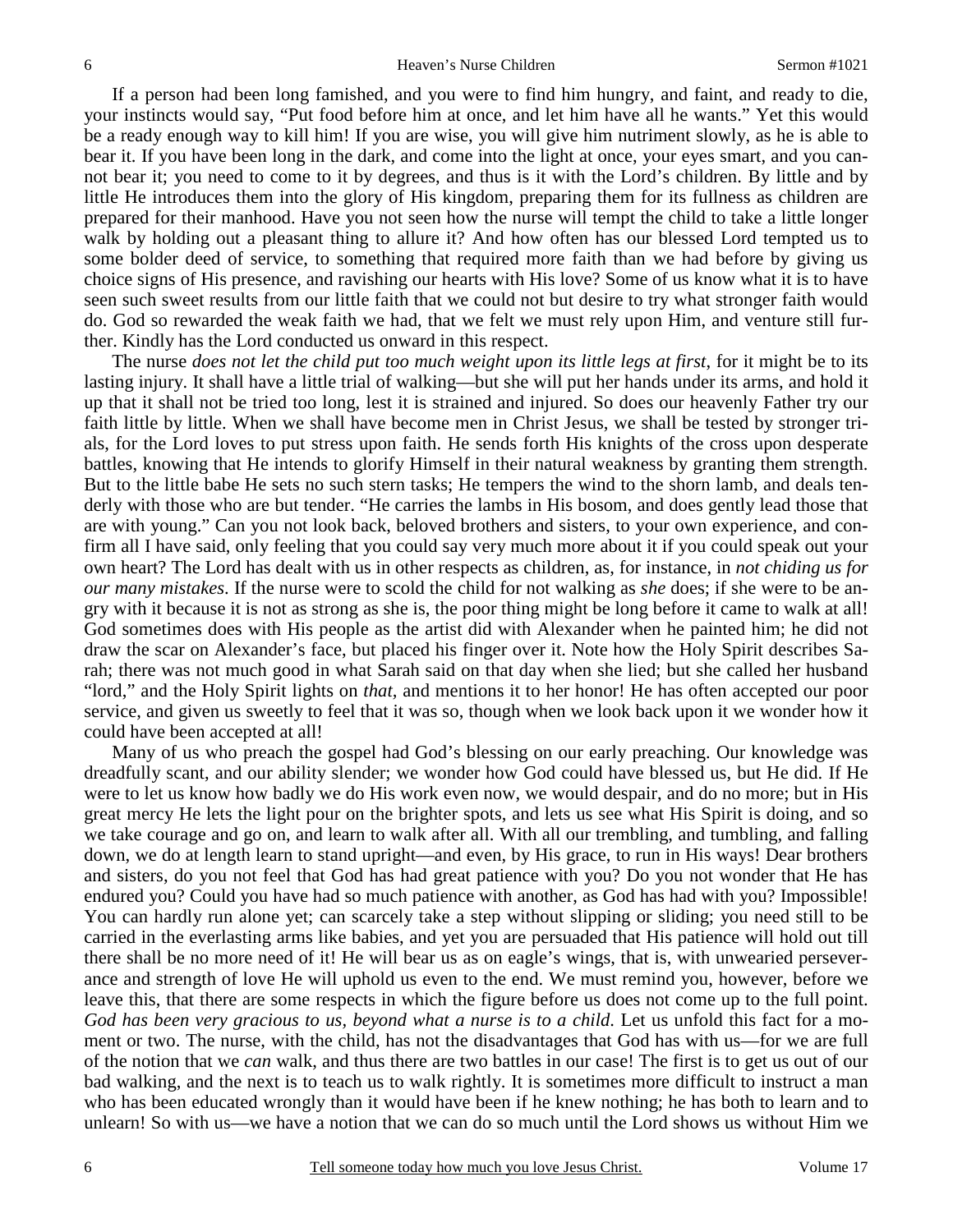#### Sermon #1021 Heaven's Nurse Children

can do nothing! We are very strong in our own opinion; we are blown up with pride and self-sufficiency, and that has to be taken from us so that there is a double task for infinite mercy to perform; not merely to plant a tree, but to cut down the old tree and root it up; to get rid of our former way of walking, and then to teach us to walk in the Spirit, and not in the fancied energy of the flesh.

Moreover, you never found a babe anxious to use stilts. But every one of us, when God's Spirit has begun to teach us to walk, seeks to use crutches. "Cursed is he that trusts in man"; and how many of us have deserved that curse, for trusting in man is very, very common. Resting on an arm of flesh seems to be the hereditary disease of God's people! They fly first to this, and then to that, but forget their true and only resting place. The simple walk of faith, trusting and leaning alone upon the Invisible, how difficult it is to bring ourselves to it! We would have some favorite child to lean upon, or husband, or wife, or friend; our abilities, or something or other that we can see and handle shall be the golden calf which we set up and say, "These are your gods, O Israel!" Here is a great difficulty, then, to wean us from crutches which are promoters of spiritual lameness.

I have never met with a child that had any fear about the nurse's power to hold it up. She puts her arms about it, and it trusts itself with her, leaning wholly upon her. But we appear to be afraid of leaning hard upon God; we cannot leave ourselves with Him; we don't throw ourselves right back on the divine bosom; yet there is no true rest to ourselves till we do. As long as we are trying to support ourselves in some measure or degree, we have not yet come to the rest of faith. I have known people who went in the sea to learn to swim, but they never dare take their feet off the bottom, and I do not see how they can swim while they also endeavor to stand on their feet! Standing and swimming cannot be managed at the same time! So there are souls that would gladly trust themselves to the goodness of God, but they cannot be content without an earthly prop; they cannot quite cast themselves upon God and trust in the stream of His abundant faithfulness. This, then, is another difficulty which is not with the nurse, but which is with our God in reference to us. One more remark let us make, and that is that we are, many of us, most unwilling to *try* to walk. Though we are believers, after a fashion, it may be said of us at this day as of those in the Savior's time—"If the Son of man comes, shall He find faith on the earth?" Why, entire portions of the Christian Church are afraid to trust God with the maintenance of their ministers, and the support of their worship! They enter into an adulterous alliance with the State, sooner than trust in God, and rely upon the faithfulness of His people. And as it is with large masses of the people, so is it with separate Christians. They cannot walk by faith; they must have some way or other of clinging to the flesh. Oh, for grace to be willing to believe in God! Oh, for power to cut the moorings, and have done with the signs, and the evidences, and the marks, and come to look upon Christ and His finished work upon the covenant, and upon the faithful God, who breaks not His promise, and cannot turn away from His decree! May He who teaches us to profit make us to walk in His ways; our prayer is like that of quaint old Quarles—

> *"Great ALL IN ALL, that is my rest, my home. My way is tedious, and my steps are slow— Reach forth Your helping hand—or bid me come. I am Your child, O teach Your child to go— Conjoin Your sweet commands to my desire, And I will venture, though I fall or tire."*

Now, why is it that mothers take so many pains in teaching their children to walk? I suppose the reason is because they are their own offspring. And the reason why the Lord has been so patient with us, and will be so, is because we are His children; still His children; still, His children! Ah there is wondrous power in that—still His children! I was sitting at table once, and I heard a mother bragging about her son. She said a very great deal about him. And someone sitting near me said, "I wish that good woman would be quiet." I said, "What's the matter? May she not speak of her son?" "Why," he said, "he's in jail; he was as bad a fellow as ever lived, and yet she always sees something wonderful in him." So I ventured, some little time after, when I had gained her acquaintance, to say something about this son. And I remember her remark—"If there is nobody else to speak up for him, his mother always will." Just so; she loved him so that if she could not be altogether blind to his faults, yet she would also see all that was hopeful in him. Our blessed God does not bring into the foreground what we are, as much as